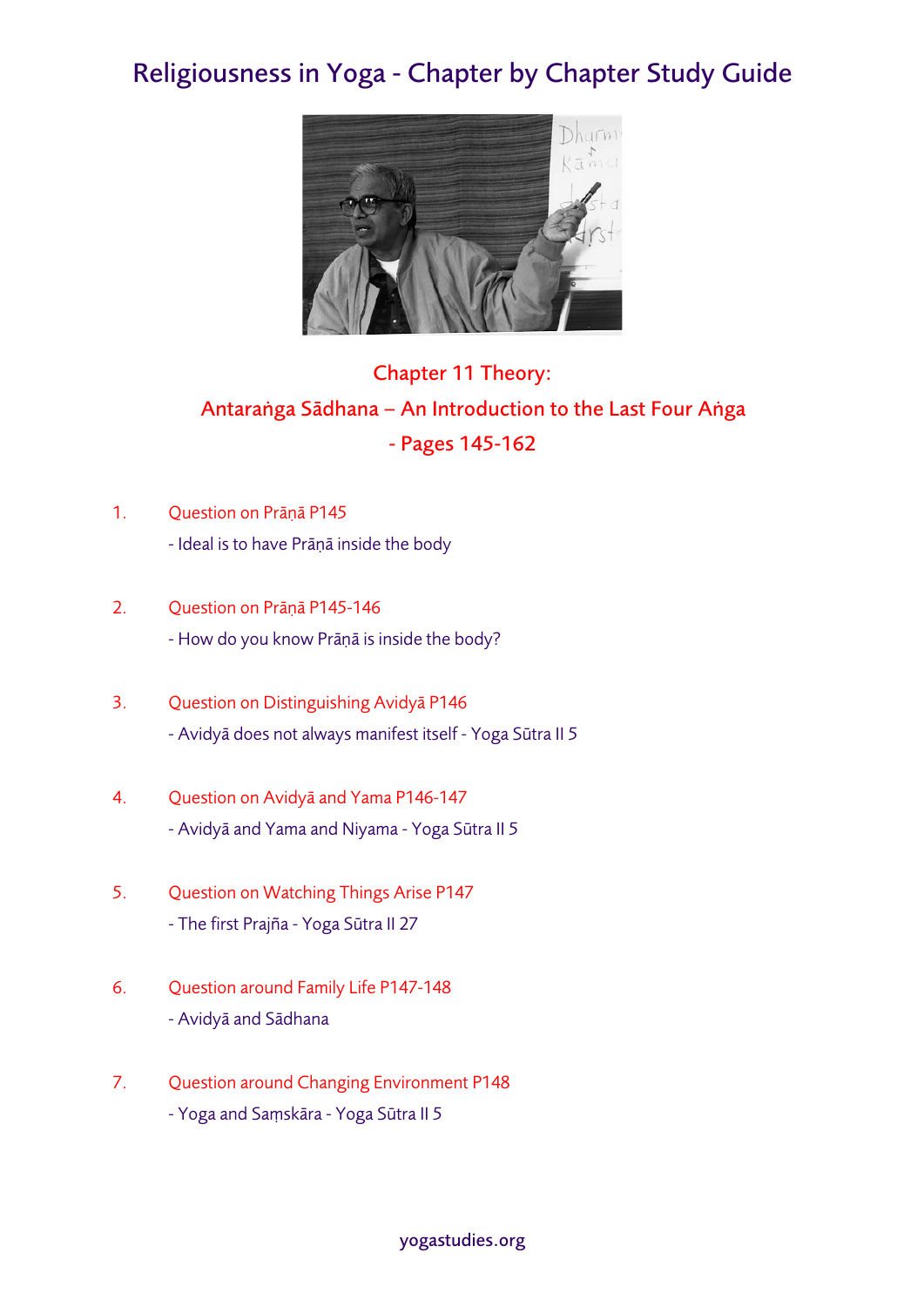- 8. Question around Restraint rather than Reflection P149 - Yoga and Pratipakṣa Bhāvanam - Yoga Sūtra II 33
- 9. Question around Doubt and Action P149 - Doubt, action and Time
- 10. Ouestion around Doubt and Tension P149-150 - Looking at a Problem from a higher viewpoint
- 11. Question around whether Purusa acts P150-151 - Puruṣa in Action
- 12. Question as to whether Puruṣa is acting or motivating P151 - Puruṣa is the energy for Action
- 13. Question around Puruṣa being contained P152 - Puruṣa is always present
- 14. Antaraṅga and Bahiraṅga Sādhana P152
	- Bahiraṅga Sādhana Yoga Sūtra II 29-53
	- Antaraṅga Sādhana Yoga Sūtra II 54-55/III 1-3

## 15. Pratyāhāra P152-153

- Withdrawing from that on which we are feeding Yoga Sūtra II 54
- Pratyāhāra as a fruit within Prāṇāyāma
- 16. Question around Pratyāhāra and Detachment P153-154
	- Pratyāhāra and Actions
	- Pratyāhāra and Vairāgya Yoga Sūtra I 15
- 17. Question around Pratyāhāra and Control P154
	- Pratyāhāra and Physical discomfort
	- Pratyāhāra is spontaneous
- 18. Dhāraṇā P154-156
	- Dhāraṇā Yoga Sūtra III 1
	- Dhāraṇā as a prerequisite to Dhyāna Yoga Sūtra III 2
	- Relationship of Dhāraṇā to Dhyāna to Samādhi Yoga Sūtra III 4

## yogastudies.org